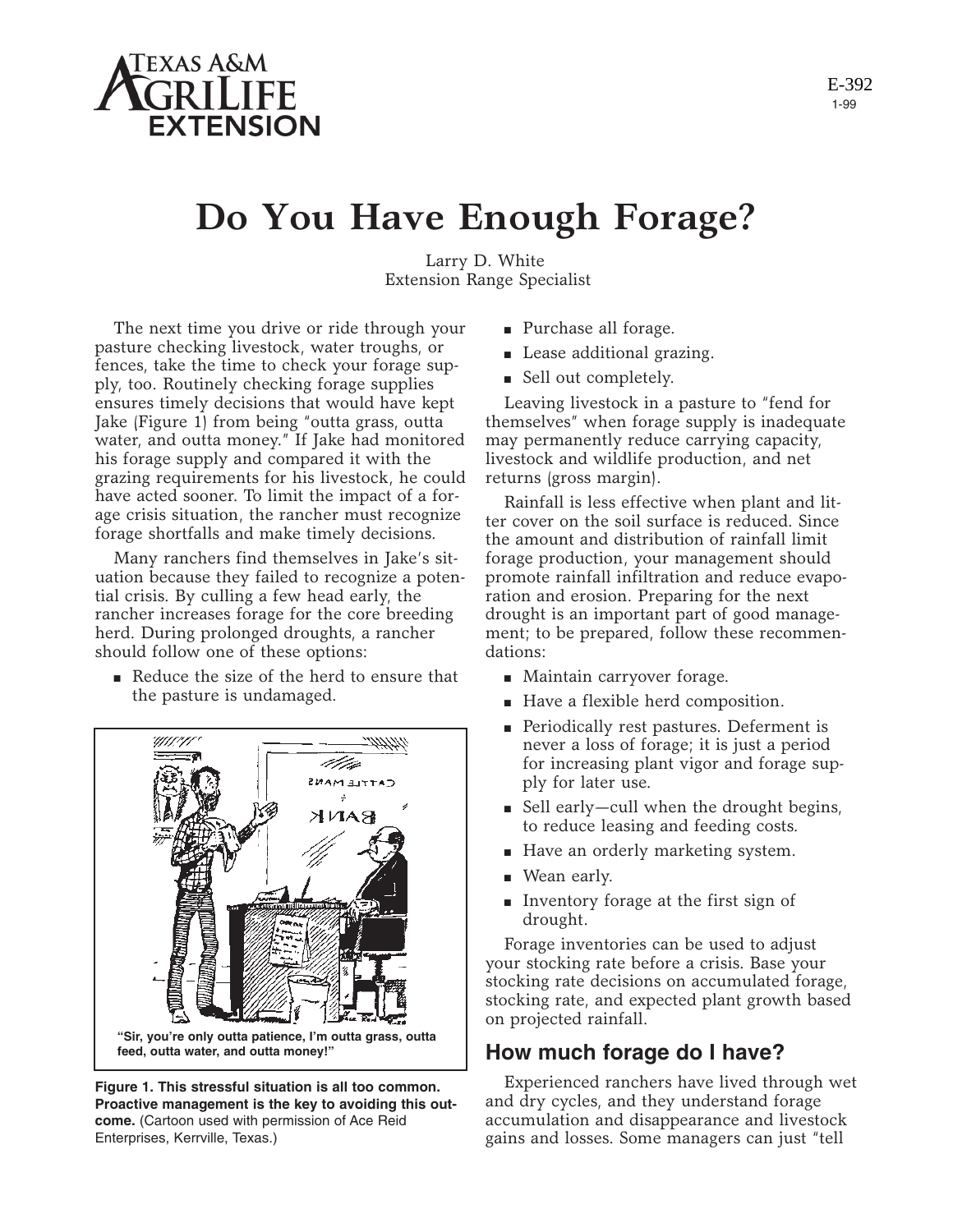by looking at it" if the forage they have is enough for the planned stocking rate and for improving the land resource. However, a systematic approach can improve decisions, evaluations, and reduce the risk to ranch resources associated with forage shortages. To evaluate your current situation and determine if your stocking rate should be adjusted to balance the forage needed with the current forage supply, follow these five steps:

- 1. Determine how much forage you will need for grazing animals on the planned grazing schedule.
- 2. Determine the amount of forage you want to leave ungrazed to protect the resource.
- 3. Calculate the amount of forage supply you will need to last until the forage recovers.
- 4. Check your pastures to determine if the current forage supply is greater than the amount you need.
- 5. Make your decisions and implement them based on current and forecast conditions.

## **How much forage do I need?**

A livestock inventory gives you the basic information for calculating the forage supply needed for consumption by livestock. During the process of grazing, forage is trampled, dropped, or eaten to provide the daily intake. Under moderate grazing, research indicates an intake efficiency of 50 percent. So, for each pound eaten, a pound is returned to the pasture as litter (important for protecting the soil).

**Forage needed for grazing animals**. Since most ranchers already have stock grazing their ranches, they need to determine their **current stocking rate** for the pastures to be grazed until forage recovery normally occurs.

To determine your current stocking rate, first inventory the animals (number), then deter-

mine the animal unit equivalent (A.U.E.) for each kind, and total the A.U.E.'s for the herd(s) (Table 1). From a planned grazing schedule, determine the number of days the herd(s) will graze the pasture(s). Next, multiply your total A.U.E. by the number of days of grazing to determine the animal unit days (A.U.D.) per pasture. Divide this number by the acreage of the pasture; the answer is your stocking rate (A.U.D. per acre).

One A.U. consumes 26 pounds of forage (oven dry weight) per day, but under moderate stocking will waste an equal amount (so a total of 52 pounds per day is required). In the example shown in Table 1, the rancher plans to graze the pasture(s) for 150 days at a stocking rate of 19.8 A.U.D. per acre.

**Forage to be left ungrazed**. The amount of forage that should be left ungrazed will depend on the type of desired forage plants, your goals for improvement, and amount of risk you are willing to assume. Future forage production depends on healthy, desirable forage plants and productive soils that survive drought, high rainfall events, and grazing, and that recover quickly under favorable conditions.

The risk of increased rainfall runoff and loss of soil that can be a non-point source pollutant in streams and lakes increases as the amount of forage you leave ungrazed decreases. So, the amount of plant cover directly influences the amount of soil moisture following rainfall. Table 2 shows the minimum amounts of ungrazed forage on different types of rangeland necessary to ensure good plant health, effective rainfall infiltration, and soil protection.

**Supply needed until forage recovers**. The minimum forage supply required equals the sum of the consumable forage and the amount to be left ungrazed.

|                                                                                                          |           |               |            | <b>Calculation of Stocking Rate</b> |                                     |                 |  |
|----------------------------------------------------------------------------------------------------------|-----------|---------------|------------|-------------------------------------|-------------------------------------|-----------------|--|
| <b>Livestock Inventory</b>                                                                               |           |               |            | <b>Graze Period</b>                 | <b>Grazeable Area Stocking Rate</b> |                 |  |
| <b>Type</b>                                                                                              | $A.U.E.*$ | <b>Number</b> | Total A.U. | <b>Days</b>                         | <b>Acres</b>                        | <b>AUD/Acre</b> |  |
| Cows                                                                                                     | 1.00      | 94            | 94.0       | 150                                 | 750                                 | 18.8            |  |
| <b>Bulls</b>                                                                                             | 1.25      | 4             | 5.0        | 150                                 | 750                                 | 1.0             |  |
| <b>Total</b>                                                                                             |           | 98            | 99.0       | 150                                 | 750                                 | 19.8            |  |
| *An animal unit equivalent (A.U.E.) is equal to a daily intake of 26 pounds of forage (oven dry weight). |           |               |            |                                     |                                     |                 |  |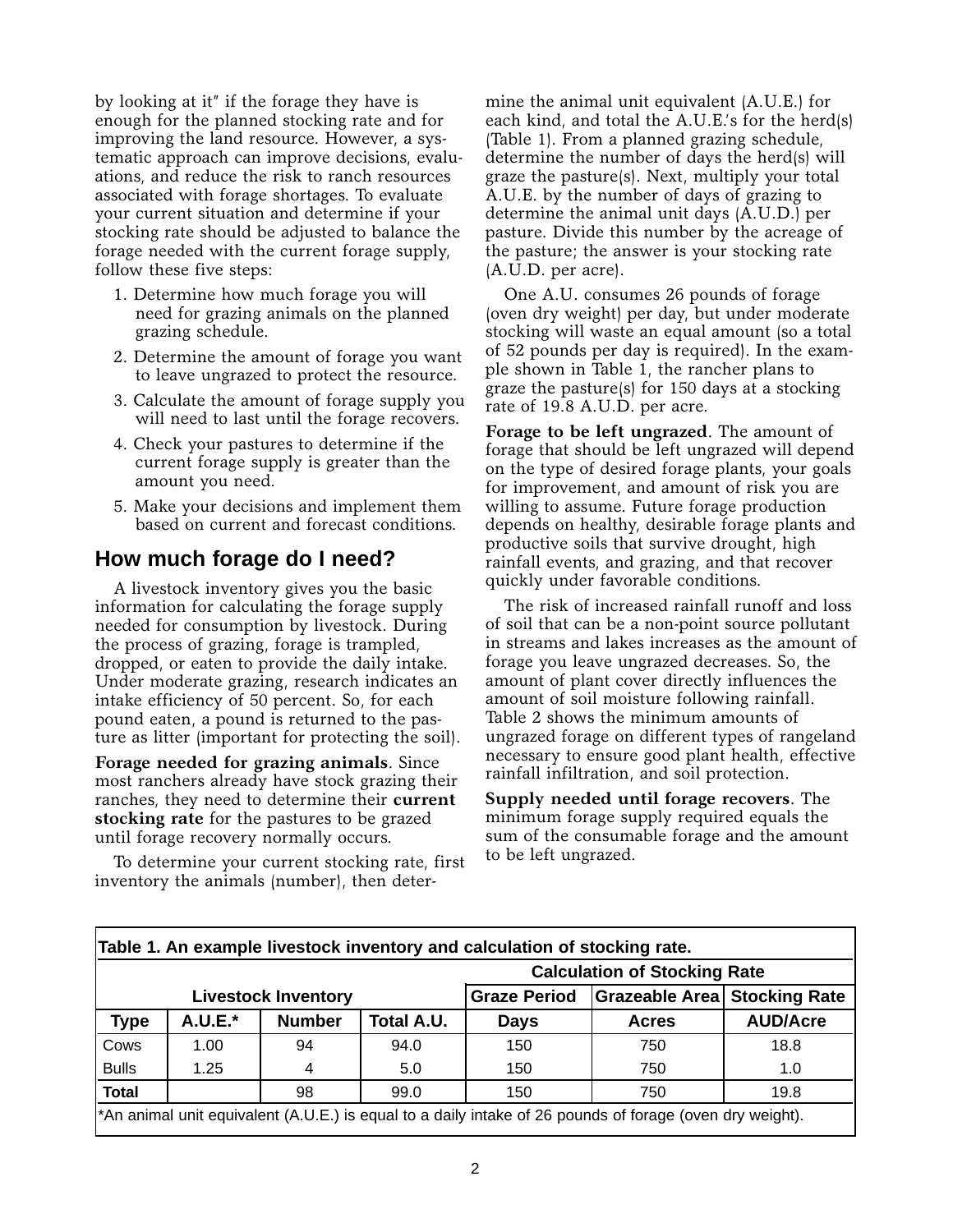| Table 2. Optimal amounts* of ungrazed forage for different types** of rangeland.                                                                                              |                   |                  |                    |  |  |  |  |  |
|-------------------------------------------------------------------------------------------------------------------------------------------------------------------------------|-------------------|------------------|--------------------|--|--|--|--|--|
| <b>Desert</b>                                                                                                                                                                 | <b>Shortgrass</b> | <b>Midgrass</b>  | <b>Tallgrass</b>   |  |  |  |  |  |
| 250 lb./A.                                                                                                                                                                    | 300-500 lb./A.    | 750-1,000 lb./A. | 1,200-1,500 lb./A. |  |  |  |  |  |
| *The higher amounts for each category should be left ungrazed if improvement is desired and to reduce risk.                                                                   |                   |                  |                    |  |  |  |  |  |
| **To promote midgrass over shortgrass, midgrass amounts are required to begin accumulating organic<br>matter, nutrients, and soil moisture to support the midgrass component. |                   |                  |                    |  |  |  |  |  |

From Figure 2, read the amount of consumable forage needed for the example shown above. The amount of consumable forage needed for a stocking rate of 19.8 A.U.D. per acre is 1,030 pounds per acre (a). If midgrass was the desired plant community to be maintained, 750 pounds per acre left ungrazed plus the 1,030 pounds per acre needed for consumption means that the pasture must have more than 1,780 pounds per acre of current forage supply.

**Checking the pasture to determine if the supply is greater than the amount needed**. Based on the calculated needed forage supply, a rancher can visually inspect the pasture to determine if current conditions are adequate. Using experience or photoguides (Texas Agricultural Extension Service publication B-1646 is a good example), you can determine if the needed forage supply is currently available, for example, the 1,780 pounds per acre computed earlier. Consider only the grazeable area that produces forage, not the total pasture acreage.

If the forage supply is greater than the amount needed, then the supplies should last longer than the 150 days. So, you could



#### **Figure 2. The amount of consumable forage required at different stocking rates for moderate use.**

A:  $20$  A.U.D./A. = 1,040 lb./A. of consumable forage. B: If the forage supply provides 490 lb./A. of consumable forage, then the proper stocking rate is 9.4 A.U.D./A.

increase your stocking rate, or you could maintain the stocking rate and use the extra forage to promote improvement, consider it reserve forage, or use it for prescribed fire.

If the forage supply is less than the amount needed, immediately reducing your stocking rate will maintain more of the forage for a greater number of "best" performers, with minimum impact on the resource and financial returns.

## **How do I use this information in making management decisions?**

Decisions to change your stocking rate can have major effects on ranch resources. Perform (or have someone else perform) an economic evaluation before selling any livestock. But remember that maintaining ownership of livestock during a drought has a serious impact on your financial and range resources. More detailed forage surveys and analyses can be performed if warranted.

Don't delay a decision that creates the crisis Jake had to admit to his banker. If your forage survey indicates a shortfall, act now!

**Reducing the stocking rate**. You can calculate your needed reduction in stocking rate using the same formula shown above, if you determine an estimate of your current forage supply.

For the example discussed above, if the current forage supply was estimated to be 1,240 pounds per acre, only 490 pounds per acre is available for consumption. Using Figure 2, this equals 9.4 A.U.D. per acre of grazing remaining for the 150-day grazing period (b). A reduction of 10.4 A.U.D. per acre is required on the 750 acres to be grazed. Multiply the A.U.D. per acre by the total acres to determine the number of A.U.D. of grazing remaining (9.4 X 750 = 7,067). Divide the A.U.D. of grazing by the number of days the pasture is to be grazed to determine the number of A.U. that can be grazed  $(7,067 : 150 = 47)$ . This survey indicates